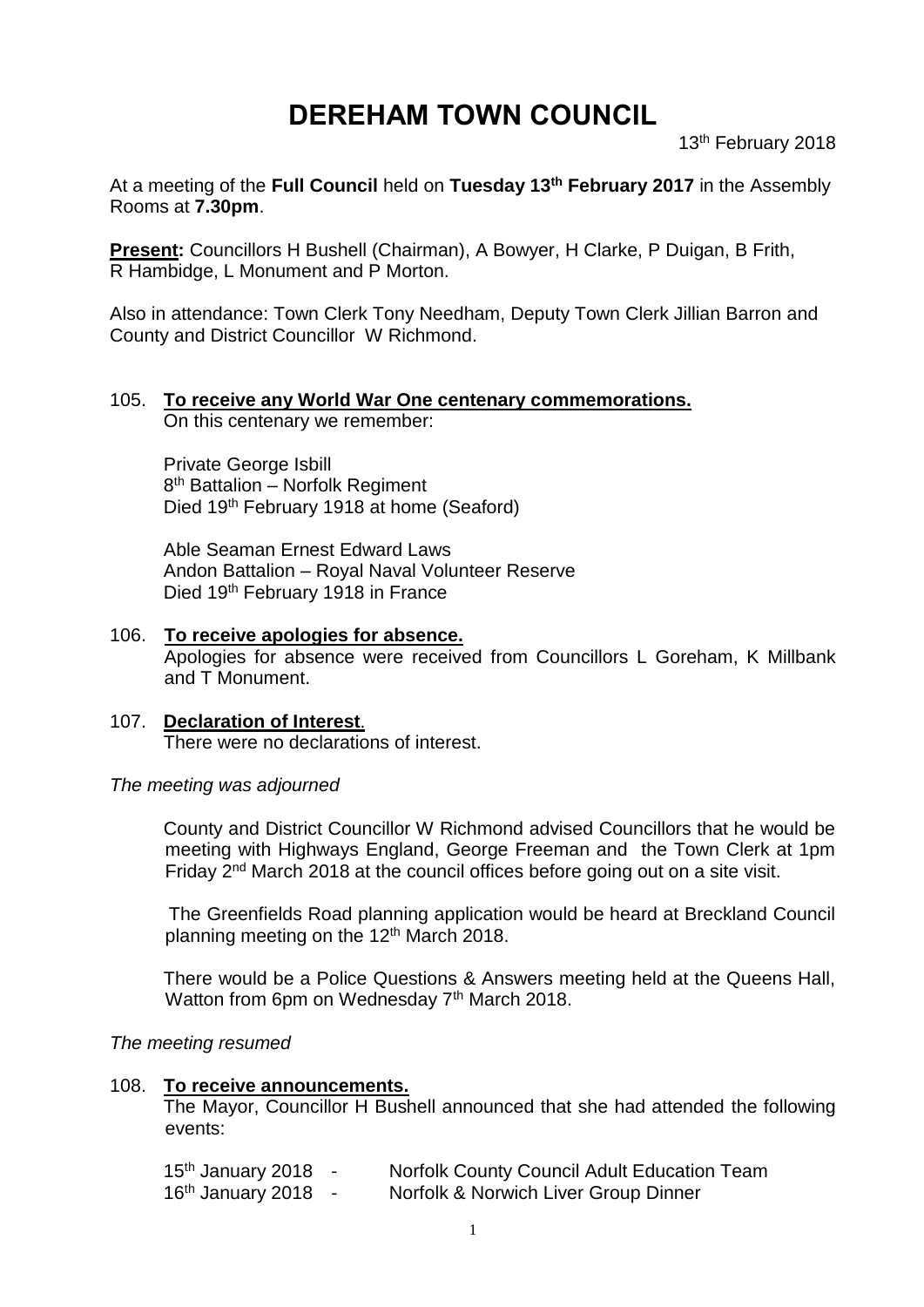| $24th$ January 2018 -           |        | Meeting with the Police                  |
|---------------------------------|--------|------------------------------------------|
| $26th$ January 2018 -           |        | Northgate High School                    |
| 27th January 2018 -             |        | Strikes (Guide Dogs for the Blind)       |
| 30th January 2018 -             |        | Forget me Not Meeting                    |
| 2 <sup>nd</sup> February 2018 - |        | Caring Friends for Cancer Coffee Morning |
| $2nd$ February 2018 -           |        | <b>Attleborough Reception</b>            |
| 7 <sup>th</sup> February 2018   | $\sim$ | Meeting with the Girl Guides at Toftwood |
| 9 <sup>th</sup> February 2018   |        | <b>Suffragettes Dereham Market Place</b> |

The Town Clerk, Tony Needham advised Councillors that there would be a Social and Welfare committee meeting on Tuesday 27<sup>th</sup> February 2018.

#### 109. To receive, confirm as correct and sign the minutes of the **Full Council** meeting held on **Tuesday 9 th January 2018.**

Proposed by Councillor H Bushell, seconded by Councillor L Monument, the minutes of the Full Council Tuesday 9<sup>th</sup> January 2018 were agreed and signed subject to minor amendments.

#### 110. To receive, confirm as correct and sign the minutes of the **Planning** meeting held on **Tuesday 9 th January 2018** and Tuesday **23rd January 2018.**

Proposed by Councillor H Bushell, seconded by Councillor A Bowyer the minutes of the Planning meeting Tuesday 9<sup>th</sup> January 2018 and Tuesday 23<sup>rd</sup> January 2018 were agreed and signed subject to minor amendments.

#### 111. **To receive and adopt the list of accounts paid, the Financial Statement and list of accounts to be paid.**

Proposed by Councillor H Bushell, seconded by Councillor R Hambidge the list of accounts paid, the Financial Statement and list of accounts to be paid were agreed and signed.

#### 112. **To agree and sign the Licence for the Dereham Antiquarian Society.**

Proposed by Councillor H Bushell the Licence for the Dereham Antiquarian Society, to occupy a room at the Assembly Rooms was agreed and signed.

#### 113. **To comment on Norfolk County Councils Draft Flood Investigation Report**. Mark Ogden from Norfolk County County Lead Flood Authority gave a presentation and asked for any comments to be submitted.

#### 114. **To consider purchasing improved hearing loop for the Memorial Hall.**

Proposed by Councillor R Hambidge, seconded by Councillor L Monument it was agreed to purchase an improved hearing loop for the Memorial Hall from Theatre Royal at a cost of £1000 plus installation.

#### 115 **To consider purchasing a shutter for the bar at the Memorial Hall.**

Proposed by Councillor H Clarke, seconded by Councillor P Duigan it was agreed to purchase a shutter for the bar at the Memorial Hall at a cost of £5393.95.